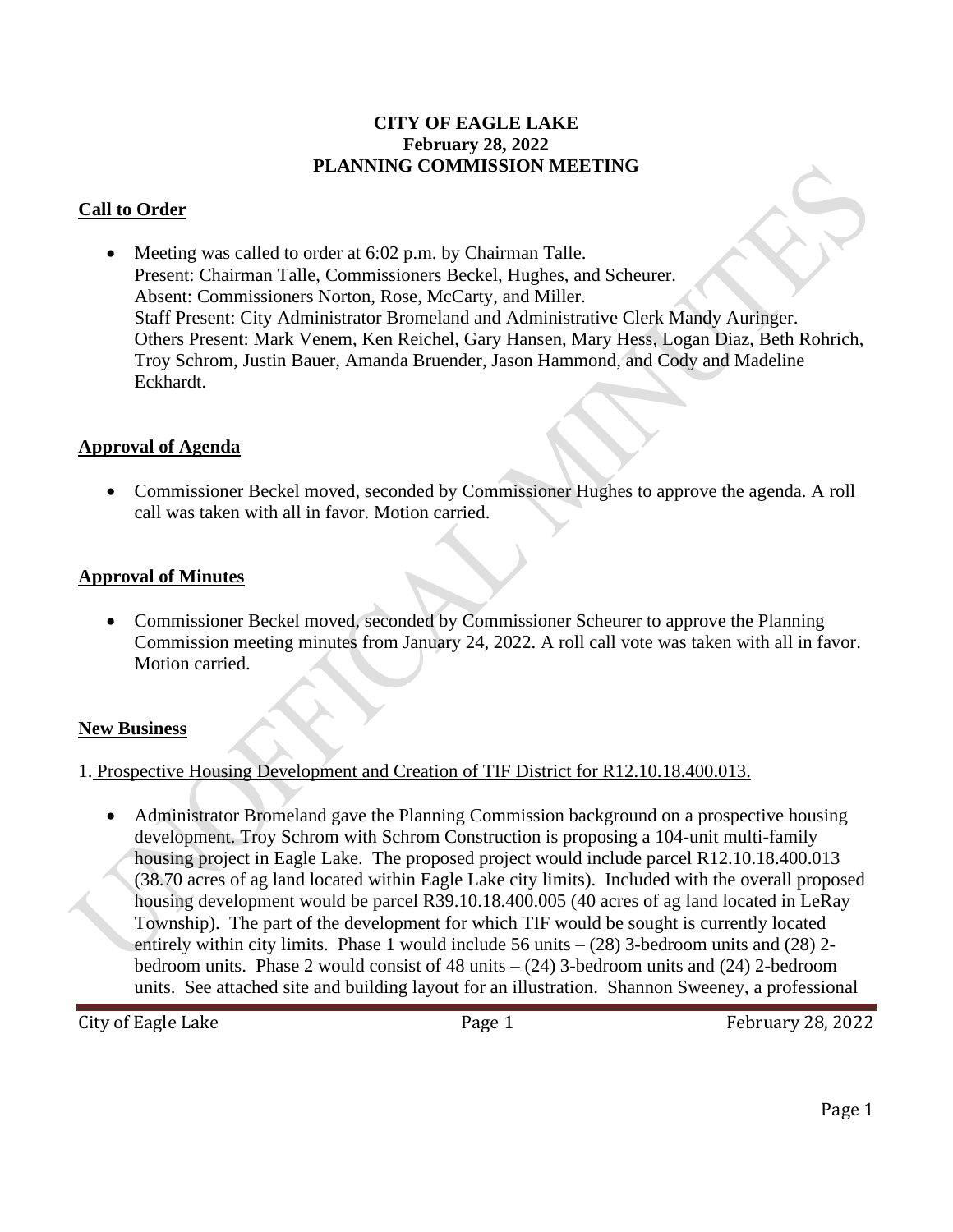tax increment financing (TIF) consultant with David Drown Associates, is assisting the City with the TIF process. A public hearing for the purpose of approving a new TIF District and subsidy plan will take place at the April  $5<sup>th</sup>$  City Council meeting. At the March 21<sup>st</sup> Planning Commission meeting, a resolution will be included with the meeting packet requiring a finding by the Planning Commission that the TIF District/Development District is consistent with the development goals of the City and plans for future growth. The TIF project assumes that Phase 1 would be mostly constructed in 2023 which would generate the first tax increment in 2025; Phase 2 would be mostly constructed in 2025 which would add to the increment generated in 2027; the project would assume a tax capacity rate for a market rate project; and the actual duration for a potential subsidy would likely be less that the full duration provided for in statute. The developer would be required to make units available to people of specific income levels if TIF were provided  $-20\%$  of units made available to families at 50% of the area median income or 40% of the units made available to families at 60% of the area median income. Mr. Schrom has indicated that the proposed development will not occur but-for the use of TIF. TIF is a method of stimulating economic development. It uses additional property taxes paid as a result of the new development to pay for development. As the property increases because of the new development, the increases above the original tax capacity are captured. The taxes paid on the captured value are called increments. The result of a TIF project is an increased tax base that benefits all local taxing jurisdictions.

- Troy Schrom stated while at the last council meeting they talked about connectivity with sidewalks, roads and water looping being part of Phase 1. He shared that the single family and twin homes would be slab on grade 1 level homes. They would be sold to individuals and would not be rentals. These homes would be in an association with a professional management company supplying maintenance.
- Chairman Talle asked if all roads would be completed in Phase 1. Mr Schrom stated only the roads in Phase 1 would be completed first.
- Commissioner McCarty was absent but sent an inquiry of verifying environmental reviews. Administrator Bromeland stated that an EAW may be mandatory based on the number of units and that both the developer and Bolton and Menk were looking into thresholds triggering environmental review.
- Commissioner Hughes asked Mr. Schrom if he has used TIF in other communities. Mr. Schrom stated he has used TIF in Freeborn, Scott, and Dodge counties in multiple cities. Administrator Bromeland stated she has reached out to a few of the cities that Mr. Schrom has other completed projects in. It was noted that Mr. Schrom could ask for up to 26 years but was only asking for a term of 13 years. Commissioner Hughes asked if the city currently has any TIF projects. Administrator Bromeland indicated there is currently a TIF project in Eagle Lake for which increments are paid. It was noted that an applicant for TIF must provide financials and has to go through a review by the TIF consultants to prove but for TIF the project would not be possible.
- Administrator Bromeland asked Mr. Schrom to review his proposed timeline. Mr. Schrom stated he would like to hit the ground running with a wetland delineation by the end of April for a clarification on any wetlands, submit a concept plan, pre-plat, and final plat.

City of Eagle Lake **Page 2** Page 2 February 28, 2022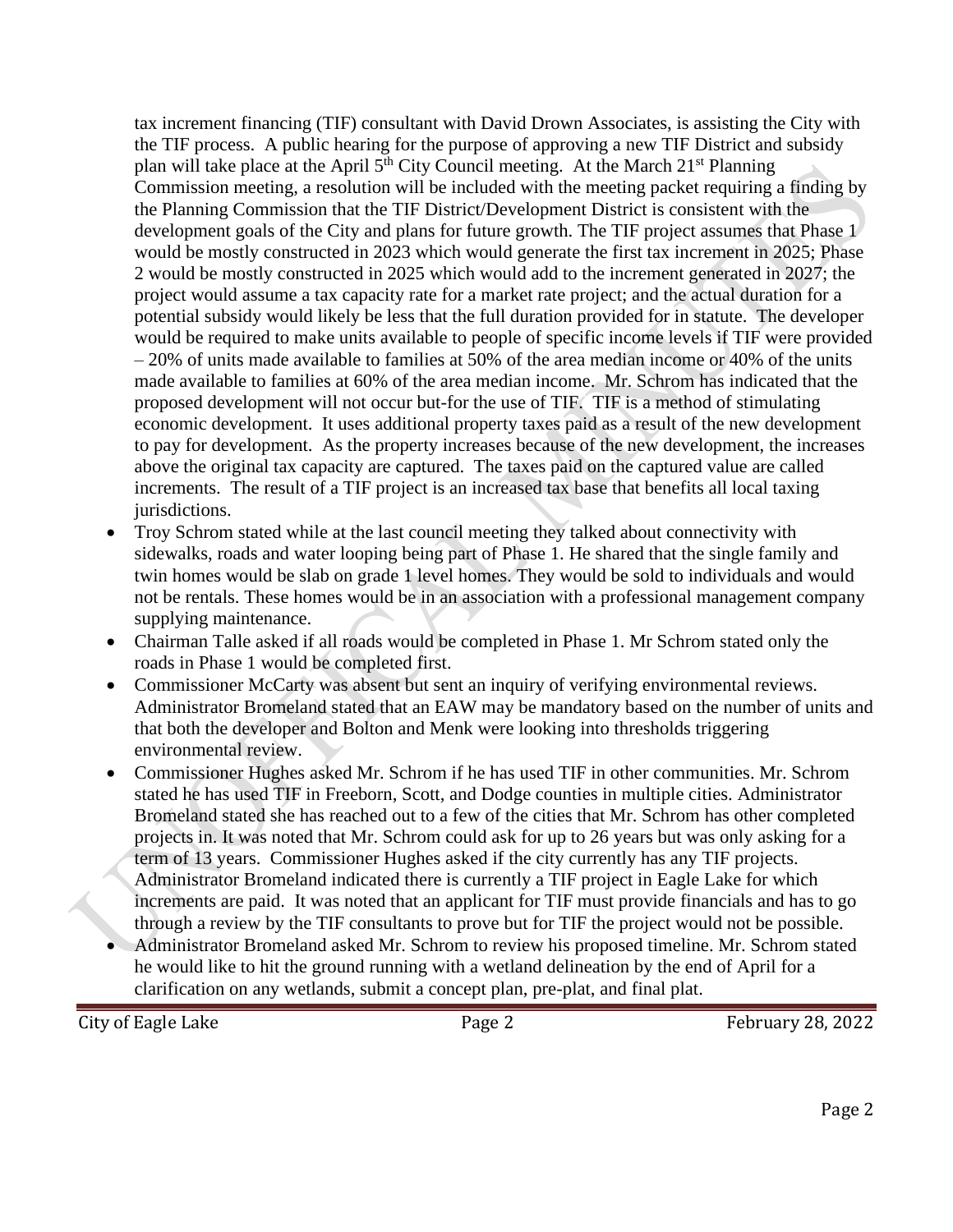# 2. Preliminary Concept Plan and Overview of Rezoning and Platting Needed for R.12.10.18.18.022.

- Administrator Bromeland gave an overview of a proposed project at 404 South Agency St. Justin Bauer, owner of 404 S. Agency Street, would like to subdivide his parcel and create separate lots for duplexes. The parcel is currently zoned B-1. Mr. Bauer has engaged Bolton and Menk to assist with the concept design, rezoning, and platting process. Dwellings cannot be constructed on the property with it being zoned B-1.
- Mr. Bauer stated he has Bolton and Menk helping with the rezoning. It has been zoned B-1 for as long as he can remember and thinks it will be good to rezone it to R-2 to fit into the neighborhood better. He stated he would like to divide the lot into 3 separate lots. The twin homes he is proposing will be single level. One will face South Agency Street and two will face Linda Drive. He has changed the current plans to reduce the size and eliminate 6 feet. Bolton and Menk will be coming up with the concept plan. These homes will be rented out.
- Commissioner Hughes asked what the properties around it zoned. Administrator Bromeland stated the property is surrounded by residential and passed around a zoning map showing areas where R-2 is zoned. If Mr. Bauer's property would be zoned R-1 he would need to obtain a conditional use permit. Commissioner Scheuer stated there is another R-2 on the block on the northwest corner.

## 3. Review Proposed Placement of New Building and Code Requirements for R12.09.12.479.001.

- 1. Administrator Bromeland gave background on a proposed new building. Chad Ragan, owner of the parcel, is proposing to put up a 6,000 square foot commercial building to house his wrap and detail-oriented decal business. Mr. Ragan indicated that there will not be any noise or fumes or exterior storage and that the printing that he would do at his business is eco-solvent and ecofriendly. Mr. Ragan was asked to attend tonight's meeting to discuss his plans with the Planning Commission as it relates to use of the parcel, proposed layout of the building and alignment with the neighboring building (the front of the building proposed to face CSAH 56 versus Parkway Avenue), height of building next to the Eagle Lake Center building, exterior wall finish on the side of building facing Parkway Avenue, etc. Mr. Ragan would be responsible for obtaining any necessary right of way permits to extend utilities to the property. Per an inquiry to Blue Earth County, access would not be allowed off Parkway Avenue and instead access would be off CSAH 56.
- There was discussion about brick face on the front, height of the building, parking, and maximum lot coverage. Administrator Bromeland stated she thought the building was 18 feet at the sidewalls and that Mr. Ragan would only want to do brick face on the front facing 598<sup>th</sup> Ave. She stated that in a commercial district, the property could not exceed 75% lot coverage and the building would only cover 30 %. Chairman Talle asked if the coverage amount included the parking lot.